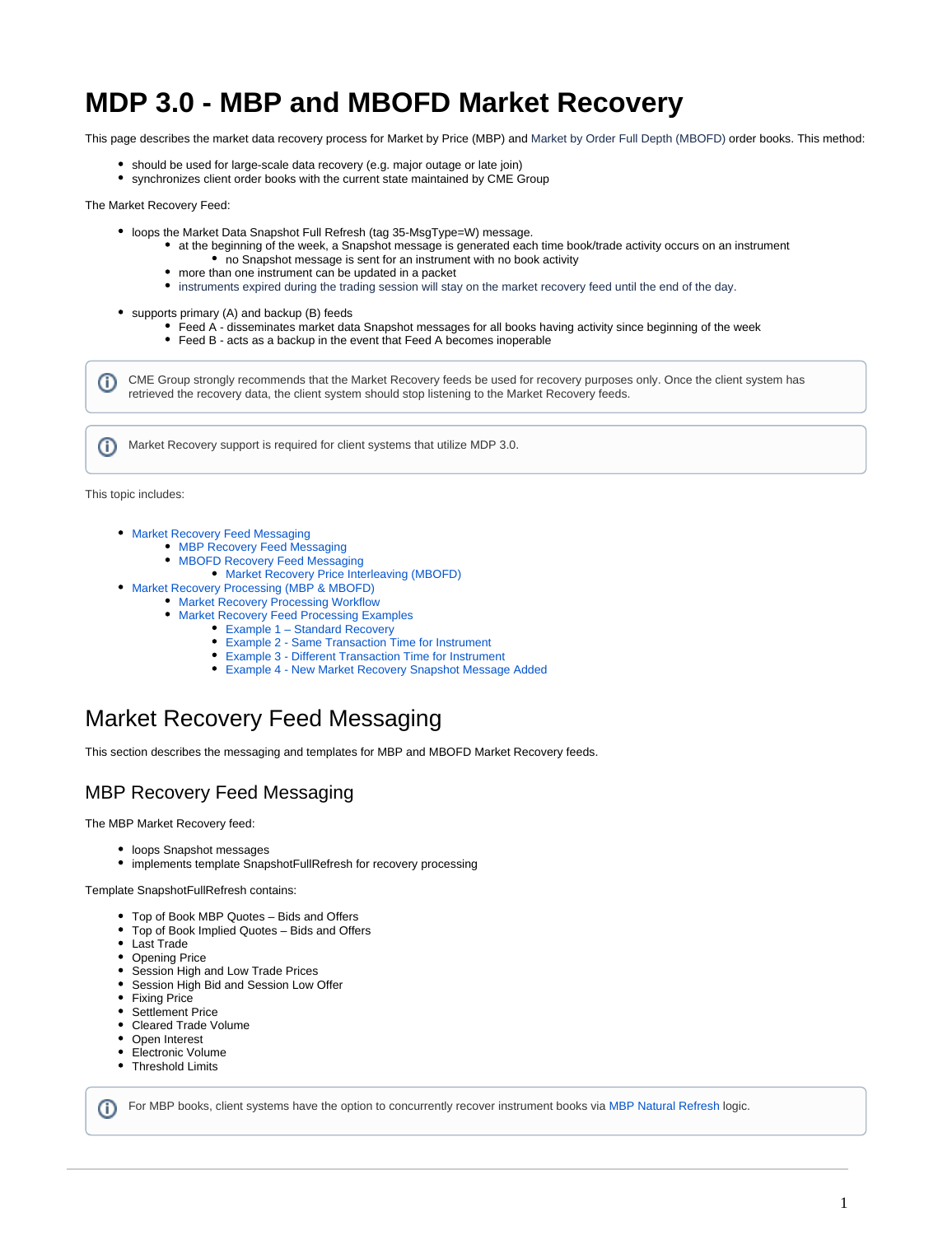

The MBOFD Market Recovery feed:

- loops Snapshot messages
- implements template SnapshotFullRefresh and template SnapshotFullRefreshOrderBook for recovery processing

In addition to template SnapshotFullRefresh, template SnapshotFullRefreshOrderBook contains recovery data in the following order:

- MBP information
- market state
- statistics

**CD** 

• MBOFD book information

The MBOFD Market Recovery feed also supports:

- recovery chunk tag 37709-NoChunks and tag 37710- CurrentChunk
	- allows client systems to determine the number of packets required to recover an MBOFD book.
	- tag 37709-NoChunks total number of packets that constitute a single instrument order book
		- tag 37710-CurrentChunk current chunk in the sequence

The example below shows two different instruments updated in an MBOFD Market Recovery feed.

| Packet 1                                                                                                                                                                                                                                                                                                   |                                                                                                                                                                                                                                                                                                                 |
|------------------------------------------------------------------------------------------------------------------------------------------------------------------------------------------------------------------------------------------------------------------------------------------------------------|-----------------------------------------------------------------------------------------------------------------------------------------------------------------------------------------------------------------------------------------------------------------------------------------------------------------|
| Packet Header<br>27 201207132151361919215<br>Packet Sequence Number<br>Sending Time (in nanoseconds)                                                                                                                                                                                                       |                                                                                                                                                                                                                                                                                                                 |
| <b>FIX Message</b><br><msgsize><br/>Message Header<br/>Simple Binary Header<br/><block length=""> <templateid=52> <schemaid> <version><br/><b>FIX Message</b><br/>35=W 369=54411 48=555<br/>Instrument 1 - Top of Book, Market State and Statistics</version></schemaid></templateid=52></block></msgsize> | <b>FIX Message</b><br><msgsize><br/>Message Header<br/><b>Simple Binary Header</b><br/><blocklength> <templateid=53> <schemaid> <version><br/><b>FIX Message</b><br/>35=W 369=54411 48=555 37709=2 37710=1<br/>Instrument 1 - MBO Book Information</version></schemaid></templateid=53></blocklength></msgsize> |
| Packet 2<br>Packet Header<br>28 201207132151361929521<br>Packet Sequence Number<br>Sending Time (in nanoseconds)                                                                                                                                                                                           |                                                                                                                                                                                                                                                                                                                 |
| <b>FIX Message</b><br><b>Message Header</b><br>MsgSize><br>Simple Binary Header<br><blocklength> <templateid=53> <schemaid> <version><br/><b>FIX Message</b><br/>35=W 369=54411 48=555 37709=2 37710=2<br/>Instrument 1 - MBO Book Information</version></schemaid></templateid=53></blocklength>          | <b>FIX Message</b><br>Message Header<br>MsgSize><br>Simple Binary Header<br><blocklength> <templateid=52> <schemaid> <version><br/><b>FIX Message</b><br/>35=W 369=54500 48-888<br/>Instrument 2 - Top of Book, Market State and Statistics</version></schemaid></templateid=52></blocklength>                  |
| Packet 3<br>Packet Header<br>,<br>29 201207132151361949415<br>Packet Sequence Number<br>Sending Time (in nanoseconds)                                                                                                                                                                                      |                                                                                                                                                                                                                                                                                                                 |
| <b>FIX Message</b><br>Message Header<br><msgsize><br/>Simple Binary Header<br/>Block Length&gt; <templateid=53> <schemaid> <version><br/><b>FIX Message</b><br/>35=W 369=54500 48=888 37709=1 37710=1<br/>Instrument 2 - MBO Book Information</version></schemaid></templateid=53></msgsize>               |                                                                                                                                                                                                                                                                                                                 |

#### <span id="page-1-0"></span>**Market Recovery Price Interleaving (MBOFD)**

To optimize recovery time for the highest priority orders, the Snapshot message alternates bid and ask orders from highest to lowest priority (tag 37707-MDOrderPriority).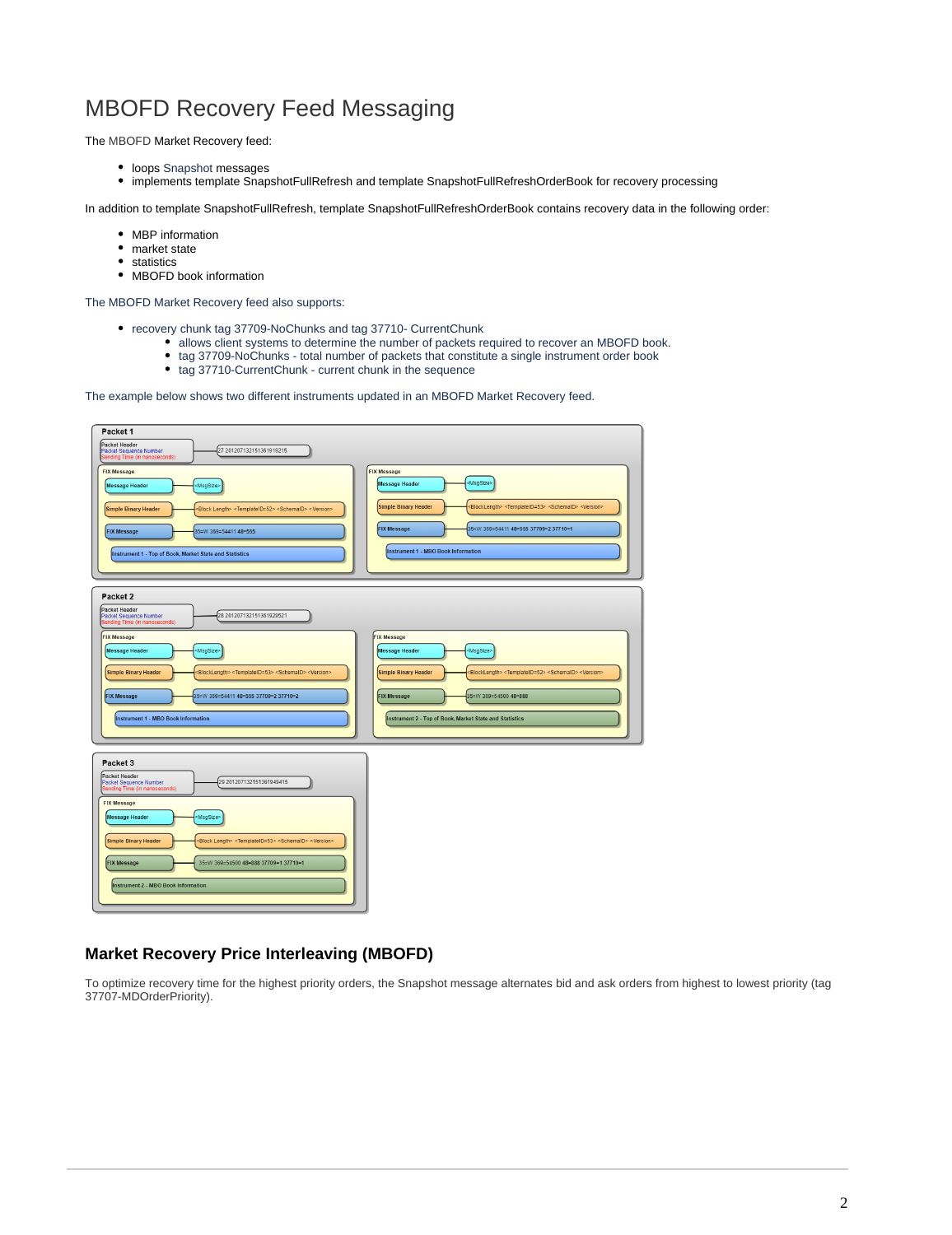

# <span id="page-2-0"></span>Market Recovery Processing (MBP & MBOFD)

When packets are missed on both UDP Incremental feeds, packet loss is indicated by a gap in message packet sequence numbers.

- the tag 369-LastMsgSeqNumProcessed value on the Snapshot message corresponds to the packet sequence number on the Incremental feed
- tag 60-TransactTime communicates the start transaction time of the last event for the instrument

| Market Recovery Feed - Snapshot (tag 35-MsgType=W) Message |                | <b>Incremental Feed</b> |
|------------------------------------------------------------|----------------|-------------------------|
| 369-LastMsgSegNumProcessed                                 | corresponds to | packet sequence number  |
| tag 60-TransactTime                                        |                | tag 60-TransactTime     |

The order of each Snapshot message iteration is not guaranteed; client systems must process one full iteration of a Market Recovery Λ Snapshot message starting at sequence number 1 to ensure full recovery.

When this large-scale market recovery method is used, client systems must subscribe to the Instrument Definition feed to determine if any new instruments have been defined. A client application can determine if recovery is necessary using the tag 779-LastUpdateTime timestamp on the Market Recovery feed to detect if instrument data has changed.

### <span id="page-2-1"></span>Market Recovery Processing Workflow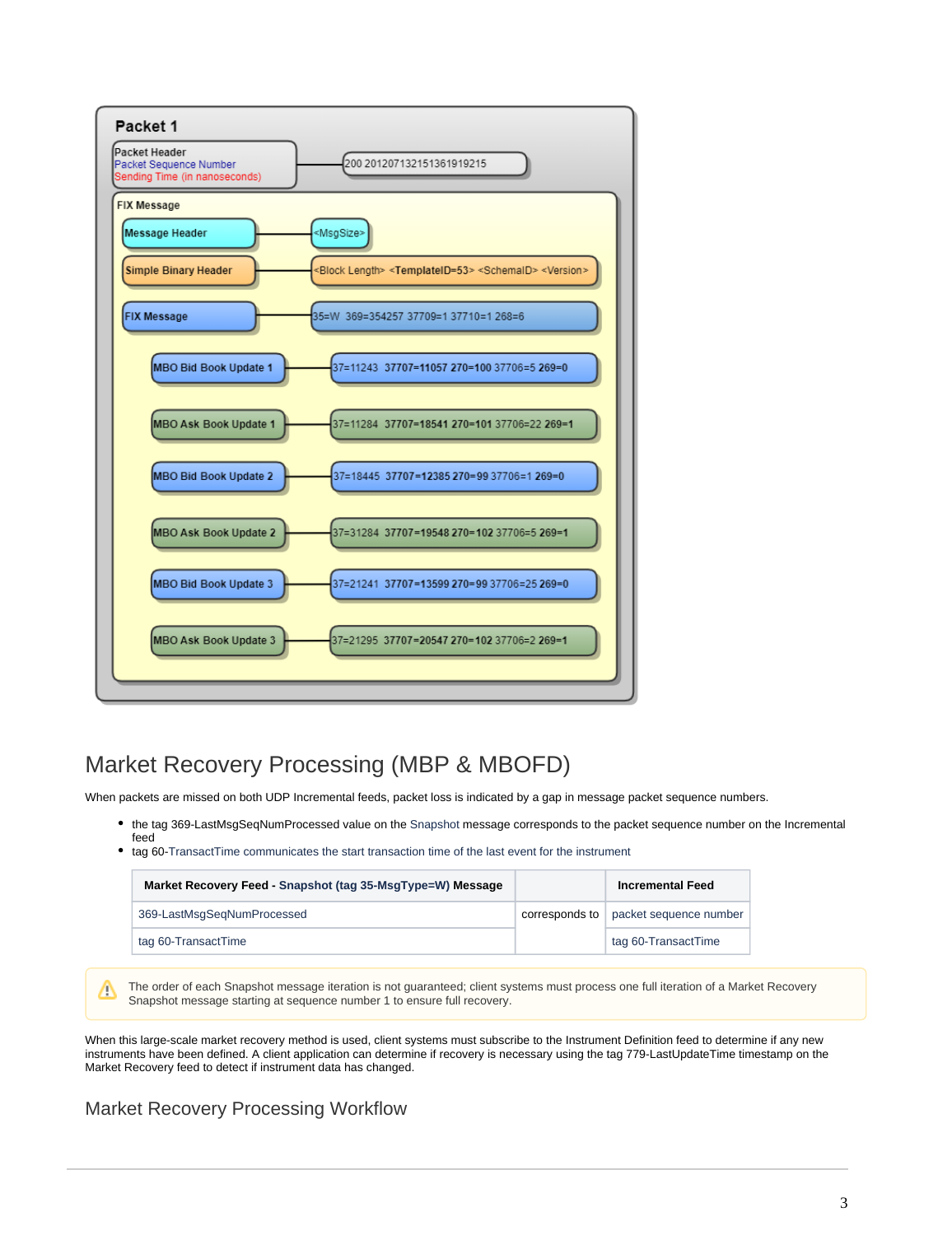This section describes the process to follow for large-scale recovery concurrently processing the Incremental feed and Snapshot messages from the Market Recovery feed. Once a book is recovered, client systems can resume normal processing for that instrument even if other books are still being recovered. Client systems will not recover any missed statistics on the Market Recovery feed.

Recovery processing steps are as follows:

- 1. Identify channel(s) in which the client system is out of sync.
- 2. Listen to the Incremental feed and queue real-time data for the affected channel(s), and optionally begin [MBP](https://www.cmegroup.com/confluence/display/EPICSANDBOX/MDP+3.0+-+Market+by+Price+-+Book+Recovery+Methods+for+Concurrent+Processing) natural refresh.
- 3. Listen to the Market Recovery feed for the affected channel(s).
- 4. For a given instrument, compare the Market Recovery Snapshot message tag 369-LastMsgSeqNumProcessed to the Incremental feed Market Data Incremental Refresh (35=X) message packet sequence number.
	- If the SecurityID appears in both the Incremental feed and Market Recovery feed updates during the comparison, then compare the Market Recovery feed tag 60-TransactTime to the Incremental feed tag 60-TransactTime. The instrument with the unequal 60- TransactTime must be recovered via the next market recovery cycle or optional concurrent natural refresh processing.
	- Drop all cached Incremental feed updates with a packet sequence number < 369-LastMsgSeqNumProcessed.
- 5. Once all instruments are recovered via market recovery or natural refresh, start normal processing and disconnect from the market recovery feed.

### <span id="page-3-0"></span>Market Recovery Feed Processing Examples

The following section provides examples for Market Recovery feed processing.

#### <span id="page-3-1"></span>**Example 1 – Standard Recovery**

The following example shows a standard recovery scenario using the following workflow:

- 1. Identify the channel that is out of sync.
- 2. Connect to the Incremental feed and begin queuing data.
- 3. Connect to the Market Recovery feed. In this example, the first Market Recovery Snapshot message sequence number = 4.
- 4. Compare the Market Recovery Snapshot message tag 369-LastMsgSeqNumProcessed to the Incremental feed packet sequence number. In this example, the Incremental feed sequence number compared is 104.
	- If the instrument (tag 48-SecurityID) appears in both the Incremental and Market Recovery updates during the comparison, then compare the Market Recovery feed tag 60-TransactTime to the Incremental feed tag 60-TransactTime.
	- In this example, the tag 60-TransactTime comparison is not required due to different instruments between the feeds.
	- For Market Recovery Snapshot message processing, drop all cached Incremental feed updates with a packet sequence number < tag 369-LastMsgSeqNumProcessed from the Market Recovery feed.
	- Begin normal processing for recovered instrument 13205.
	- Recover subsequent instruments via the Market Recovery feed (8087, etc).
	- Additionally, as tag 369-LastMsgSeqNumProcessed increases in subsequent Market Recovery feed updates, continue to drop cached market data where the packet sequence number < tag 369-LastMsgSeqNumProcessed from the Market Recovery feed.
- 5. Disconnect from the Market Recovery feed once processing is complete for all instruments.

| <b>Incremental Feed</b>                                                                                        | <b>Market Recovery Feed</b> |                                        |                                 |                                                  |                                                          |                                 |                       |                                             |
|----------------------------------------------------------------------------------------------------------------|-----------------------------|----------------------------------------|---------------------------------|--------------------------------------------------|----------------------------------------------------------|---------------------------------|-----------------------|---------------------------------------------|
| <b>Incremental Packet Sequence Number</b>                                                                      | Tag<br>$35-$<br>Msg         | Tag<br>48-<br>Securi<br>Type   tylD(s) | Tag 60-<br>TransactTime(s)      | <b>Snapshot Packet</b><br><b>Sequence Number</b> | Tag<br>369-<br>LastMs<br>gSeq<br><b>NumPro</b><br>cessed | Tag 60-<br><b>TransactTime</b>  | Tag 48-<br>SecurityID | Tag 911-<br><b>TotNum</b><br><b>Reports</b> |
| $100 - drop$                                                                                                   | X                           | 13205                                  | 20191120-18:36:<br>41.000000000 |                                                  |                                                          |                                 |                       |                                             |
| $101 - drop$                                                                                                   |                             | 5522                                   | 20191120-18:36:<br>41.000278478 |                                                  |                                                          |                                 |                       |                                             |
|                                                                                                                |                             | 904                                    | 20191120-18:36:<br>41.000293451 |                                                  |                                                          |                                 |                       |                                             |
| $102 - drop$                                                                                                   | X                           | 904                                    | 20191120-18:36:<br>41.000320480 |                                                  |                                                          |                                 |                       |                                             |
| $103 - drop$                                                                                                   | X                           | 1741                                   | 20191120-18:36:<br>41.000353097 |                                                  |                                                          |                                 |                       |                                             |
| 104 - recover instrument 13205 information via Market Recovery<br>Snapshot message and begin normal processing | X                           | 7720                                   | 20191120-18:36:<br>41.000368253 | $4 -$ Connect to<br>Market Recovery<br>Feed      | 104                                                      | 20191120-18:36:<br>41.000000000 | 13205                 | 10                                          |
| 105 - apply update to 13205 information gathered in the Snapshot                                               | $\times$                    | 13205                                  | 20191120-18:36:<br>41.000383610 | 5 - Next instrument<br>to be processed           | 108                                                      | 20191120-18:32:<br>22.080423217 | 8087                  | 10                                          |
| 106                                                                                                            | X                           | 5522                                   | 20191120-18:36:<br>41.000412613 | <b>Next Market Recovery Iteration</b>            |                                                          |                                 |                       |                                             |
| 107                                                                                                            | X                           | 12121                                  | 20191120-18:36:<br>41.000423217 | $\mathbf{1}$                                     | 112                                                      |                                 | 1741                  | 10 <sup>10</sup>                            |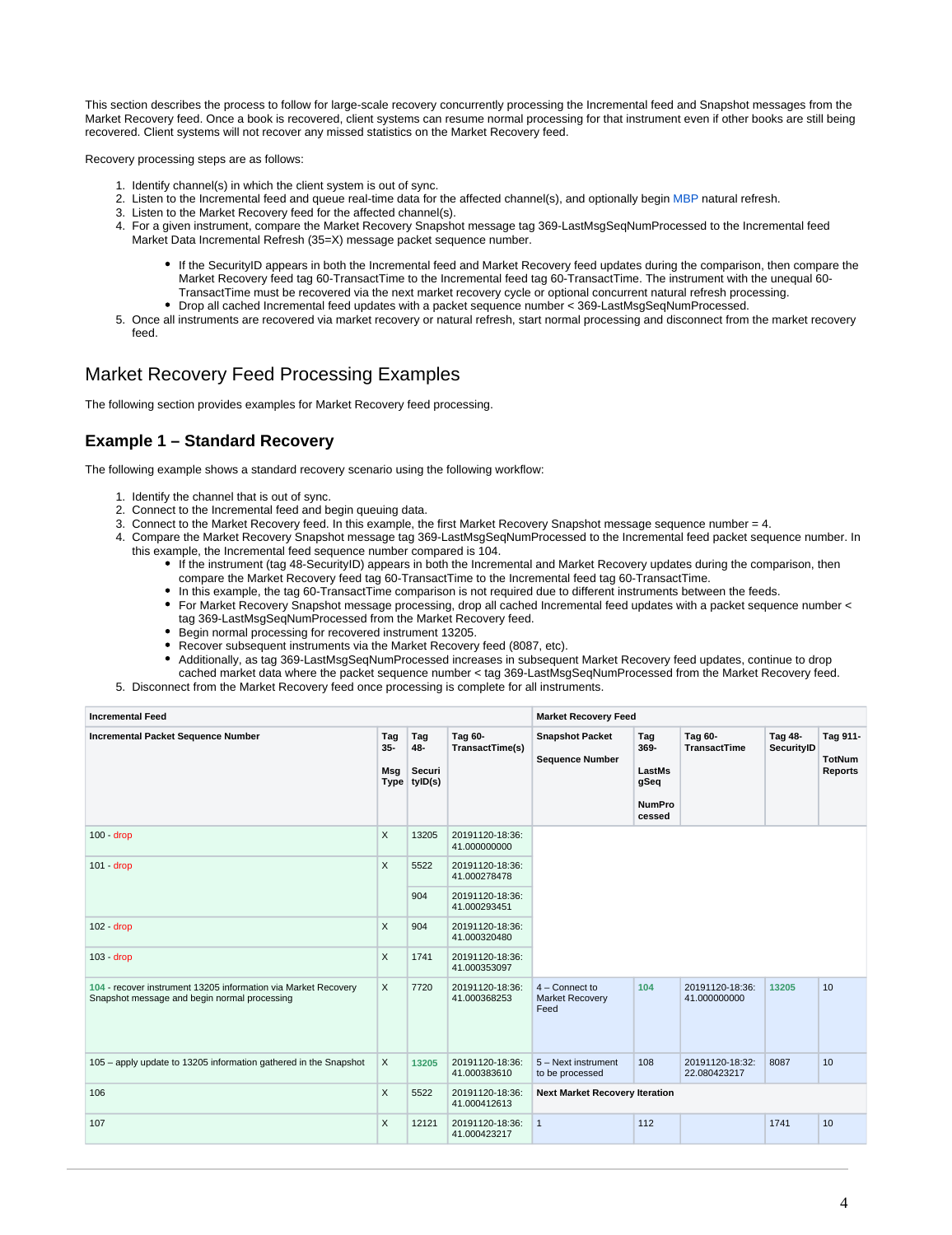|   |  | <b>CONTRACTOR</b> |  |  |
|---|--|-------------------|--|--|
| . |  |                   |  |  |
|   |  |                   |  |  |
|   |  |                   |  |  |

#### <span id="page-4-0"></span>**Example 2 - Same Transaction Time for Instrument**

In the following example, the instrument (tag 48-SecurityID=15212) appears in both the Incremental and Market Recovery feed updates when comparing tag 369-LastMsgSeqNumProcessed. Therefore, client systems must compare the Market Recovery feed tag 60-TransactTime to the Incremental feed tag 60-TransactTime. In this example the tag 60-TransactTime values match and the instrument can be recovered.

| <b>Incremental Feed</b>                                                                                        | <b>Market Recovery Feed</b> |                                     |                                                                                  |                                                  |                                                                                 |                                                                                     |                                  |                                         |
|----------------------------------------------------------------------------------------------------------------|-----------------------------|-------------------------------------|----------------------------------------------------------------------------------|--------------------------------------------------|---------------------------------------------------------------------------------|-------------------------------------------------------------------------------------|----------------------------------|-----------------------------------------|
| <b>Incremental Packet Sequence Number</b>                                                                      |                             | Tag<br>48-<br>Secur<br>ityID<br>(s) | Tag 60-TransactTime<br>(s)                                                       | <b>Snapshot Packet</b><br><b>Sequence Number</b> | Tag 60-TransactTime<br>Tag<br>369-<br>LastMs<br>gSeq<br><b>NumPr</b><br>ocessed |                                                                                     | Tag 48-<br><b>Security</b><br>ID | Tag<br>$911 -$<br>TotNu<br>mRepo<br>rts |
| $100 - drop$                                                                                                   | X                           | 13205                               | 20191120-18:36:<br>41.000000000                                                  |                                                  |                                                                                 |                                                                                     |                                  |                                         |
| $101 - drop$                                                                                                   |                             | 5522                                | 20191120-18:36:<br>41.000278478                                                  |                                                  |                                                                                 |                                                                                     |                                  |                                         |
|                                                                                                                |                             | 904                                 | 20191120-18:36:<br>41.000293451                                                  |                                                  |                                                                                 |                                                                                     |                                  |                                         |
| $102 - drop$                                                                                                   | X                           | 904                                 | 20191120-18:36:<br>41.000320480                                                  |                                                  |                                                                                 |                                                                                     |                                  |                                         |
| $103 - drop$                                                                                                   | X                           | 15212                               | 20191120-18:36:<br>41.000368253                                                  |                                                  |                                                                                 |                                                                                     |                                  |                                         |
| 104 - recover instrument 15212 information via Market<br>Recovery Snapshot message and begin normal processing | X                           | 15212                               | 20191120-18:36:<br>41.000368253<br>TransactTime matches<br>with Snapshot message | $4 -$ Connect to<br>Market Recovery<br>Feed      | 104                                                                             | 20191120-18:36:<br>41.000368253<br>TransactTime matches<br>with Incremental message | 15212                            | 10 <sup>10</sup>                        |

#### <span id="page-4-1"></span>**Example 3 - Different Transaction Time for Instrument**

In the following example, the instrument (tag 48-SecurityID=13205) appears in both the Incremental and Market Recovery feed updates when comparing tag 369-LastMsgSeqNumProcessed, however the tag 60-TransactTime values do not match. Therefore, client systems must process the next Market Recovery feed iteration for the instrument.

<span id="page-4-2"></span>

| <b>Incremental Feed</b>                             |                                  |                                     |                                                                                                        | <b>Market Recovery Feed</b>                      |                                                          |                                                                                                                                 |                           |                                                |  |  |
|-----------------------------------------------------|----------------------------------|-------------------------------------|--------------------------------------------------------------------------------------------------------|--------------------------------------------------|----------------------------------------------------------|---------------------------------------------------------------------------------------------------------------------------------|---------------------------|------------------------------------------------|--|--|
| <b>Incremental Packet</b><br><b>Sequence Number</b> | Tag<br>$35 -$<br>Ms<br>gTy<br>pe | Tag<br>48-<br>Secur<br>ityID<br>(s) | Tag 60-TransactTime(s)                                                                                 | <b>Snapshot Packet</b><br><b>Sequence Number</b> | Tag<br>369-<br>LastMs<br>gSeq<br><b>NumPr</b><br>ocessed | Tag 60-TransactTime                                                                                                             | Tag 48-<br>Security<br>ID | Tag<br>$911 -$<br><b>TotNu</b><br>mRepo<br>rts |  |  |
| $100 - drop$                                        | X                                | 13205                               | 20191120-18:36:41.000000000                                                                            |                                                  |                                                          |                                                                                                                                 |                           |                                                |  |  |
| $101 - drop$                                        | X                                | 5522                                | 20191120-18:36:41.000278478                                                                            |                                                  |                                                          |                                                                                                                                 |                           |                                                |  |  |
|                                                     |                                  | 904                                 | 20191120-18:36:41.000293451                                                                            |                                                  |                                                          |                                                                                                                                 |                           |                                                |  |  |
| 102 - drop                                          | X                                | 904                                 | 20191120-18:36:41.000320480                                                                            |                                                  |                                                          |                                                                                                                                 |                           |                                                |  |  |
| $103 - drop$                                        | X                                | 13205                               | 20191120-18:36:41.000353097                                                                            |                                                  |                                                          |                                                                                                                                 |                           |                                                |  |  |
| 104                                                 | X                                | 13205                               | 20191120-18:36:41.000353097                                                                            | 4 - Connect to<br>Market Recovery<br>Feed        | 104                                                      | 20191120-18:36:40.103368841<br>TransactTime does not match with Incremental<br>message, must process next loop to recover 13205 | 13205                     | 10                                             |  |  |
| 105                                                 | X                                | 13205                               | 20191120-18:36:41.000353097                                                                            | $4 - Next$<br>instrument to be<br>processed      | 107                                                      | 20191120-18:36:22.000423217                                                                                                     | 8087                      | 10                                             |  |  |
| 106                                                 | X                                | 5522                                | 20191120-18:36:41.000412613                                                                            | <b>Next Market Recovery Iteration</b>            |                                                          |                                                                                                                                 |                           |                                                |  |  |
| 107                                                 | X                                | 12121                               | 20191120-18:36:41.000423217                                                                            | $\mathbf{1}$                                     | 110                                                      |                                                                                                                                 | 1741                      | 10                                             |  |  |
| $\cdots$                                            |                                  |                                     |                                                                                                        | $\cdots$                                         |                                                          |                                                                                                                                 |                           |                                                |  |  |
| 170                                                 | X                                | 13205                               | 20191120-18:36:43.121427232<br>TransactTime matches with Snapshot<br>message, recover instrument 13205 | $\overline{4}$                                   | 170                                                      | 20191120-18:36:43.121427232<br>TransactTime matches with Incremental message,<br>recover instrument 13205                       | 13205                     | 10                                             |  |  |